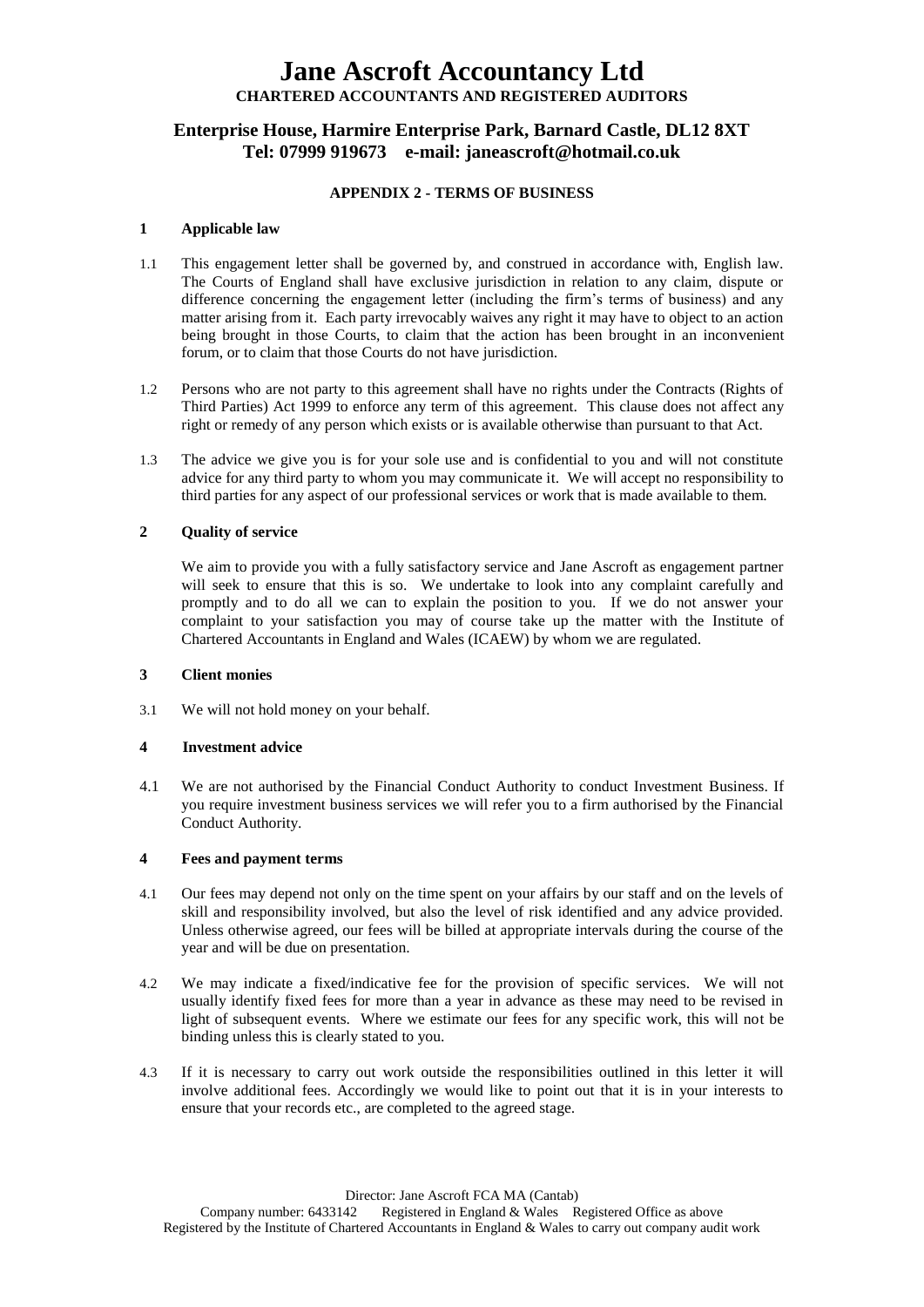## **Enterprise House, Harmire Enterprise Park, Barnard Castle, DL12 8XT Tel: 07999 919673 e-mail: janeascroft@hotmail.co.uk**

- 4.4 It is our normal practice to request that clients make arrangements to pay a proportion of their fee on a monthly standing order. These standing orders will be applied to fees arising from work agreed in this letter of engagement for the current and ensuing years. Once we have been able to assess the amount of work and time involved we would be grateful if you would agree to pay an amount to us on a regular basis.
- 4.5 Our terms relating to payment of amounts invoiced and not covered by standing orders, where appropriate, are strictly 30 days net.

## **5 Retention of and access to records**

- 5.1 During the course of our work we will collect information from you and others acting on your behalf and will return any original documents to you following the preparation of your accounts and returns.
- 5.2 Whilst certain documents may legally belong to you, we intend to destroy correspondence and other papers that we store which are more than seven years old, other than documents which we consider to be of continuing significance. If you require retention of any document you must notify us of that fact in writing.

## **6 Proceeds of Crime Act 2002 and Money Laundering Regulations 2007**

- 6.1 In common with all accountancy and legal practices, we are required by the Proceeds of Crime Act 2002 and the Money Laundering Regulations 2007 to:
	- have due diligence procedures for the identification of all clients;
	- maintain appropriate records of evidence to support customer due diligence; and
	- report in accordance with the relevant legislation and regulations.

## **7 Electronic communication**

- 7.1 Internet communications are capable of data corruption and therefore we do not accept any responsibility for changes made to such communications after their despatch. It may therefore be inappropriate to rely on advice contained in an e-mail without obtaining written confirmation of it. We do not accept responsibility for any errors or problems that may arise through the use of internet communication and all risks connected with sending commercially sensitive information relating to your business are borne by you. If you do not agree to accept this risk, you should notify us in writing that e-mail is not an acceptable means of communication.
- 7.2 It is the responsibility of the recipient to carry out a virus check on any attachments received.

## **8 Data Protection**

8.1 To enable us to discharge the services agreed in this engagement letter, comply with related legal and regulatory obligations and for other related purposes including updating and enhancing client records and analysis for management purposes, as a data controller, we may obtain, use, process and disclose personal data about you, your business / company / partnership / its shareholders / members / officers and employees as described in our privacy notice. We confirm when processing data on your behalf that we will comply with the provisions of all relevant data protection legislation and regulation, (including the Data Protection Act 2018, the General Data Protection Regulation (GDPR) and any related regulations).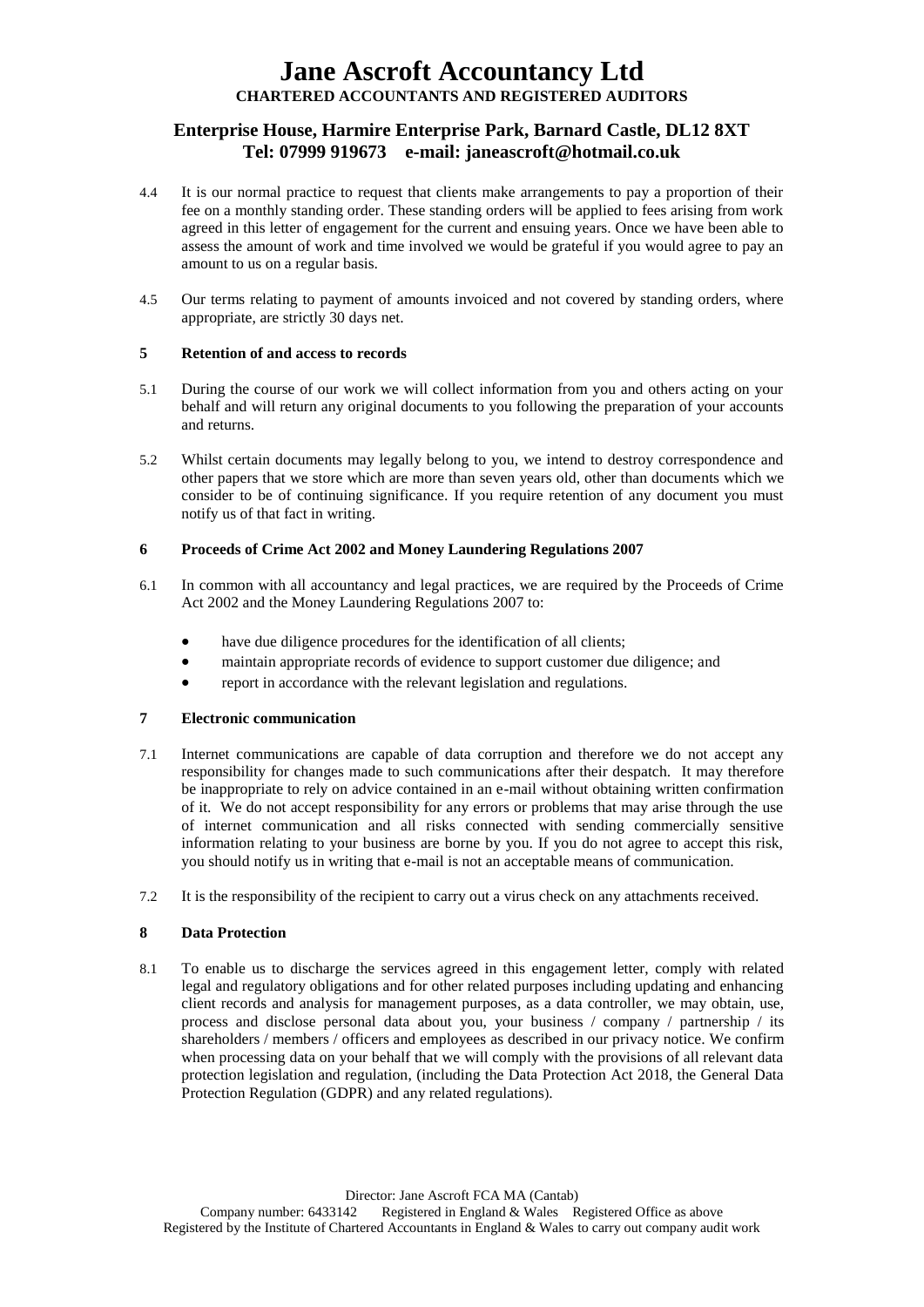## **Enterprise House, Harmire Enterprise Park, Barnard Castle, DL12 8XT Tel: 07999 919673 e-mail: janeascroft@hotmail.co.uk**

- 8.2 You are also an independent controller responsible for complying with data protection legislation and regulation in respect of the personal data you process and, accordingly where you disclose personal data to us you confirm that such disclosure is fair and lawful and otherwise does not contravene relevant requirements. Nothing within this engagement letter relieves you as a data controller of your own direct responsibilities and liabilities under data protection legislation and regulation.
- 8.3 Our privacy notice, which can be found on our website at www.janeascroft.co.uk explains how we process personal data in respect of the various services that we provide.

## **9 Confidentiality**

9.1 Where you give us confidential information, we confirm that we shall at all times keep it confidential, other than as required by law, by our insurers, or as provided for in regulatory (including external peer reviews), ethical or other professional statements relevant to our engagement. This will apply during and after this engagement.

## **10 External review**

10.1 As part of our ongoing commitment to providing a quality service, our files are periodically reviewed by an independent regulatory or quality control body. These reviewers are highly experienced and professional people and, of course, are bound by the same rules for confidentiality as us.

## **11 Professional rules and practice guidelines**

We will observe and act in accordance with the bye-laws, regulations and Code of Ethics of the Institute of Chartered Accountants in England and Wales and accept instructions to act for you on this basis. We will not be liable for any loss, damage or cost arising from our compliance with statutory or regulatory obligations. You can see copies of these requirements in our offices. The requirements are also available on the internet at www.icaew.com/regulations.

## **12 Conflicts of interest**

- 12.1 We reserve the right during our engagement with you to deliver services to other clients whose interests might compete with yours or are or may be adverse to yours, subject to our confidentiality clause. We confirm that we will notify you immediately should we become aware of any conflict of interest involving us and affecting the company.
- 12.2 If a conflict of interest should arise, either between two or more of our clients, or in the provision of multiple services to a single client, we will take such steps as are necessary to deal with the conflict. In resolving the conflict, we would be guided by our Code of Ethics which can be viewed on the internet at the address above, in part B, sub-section 220.